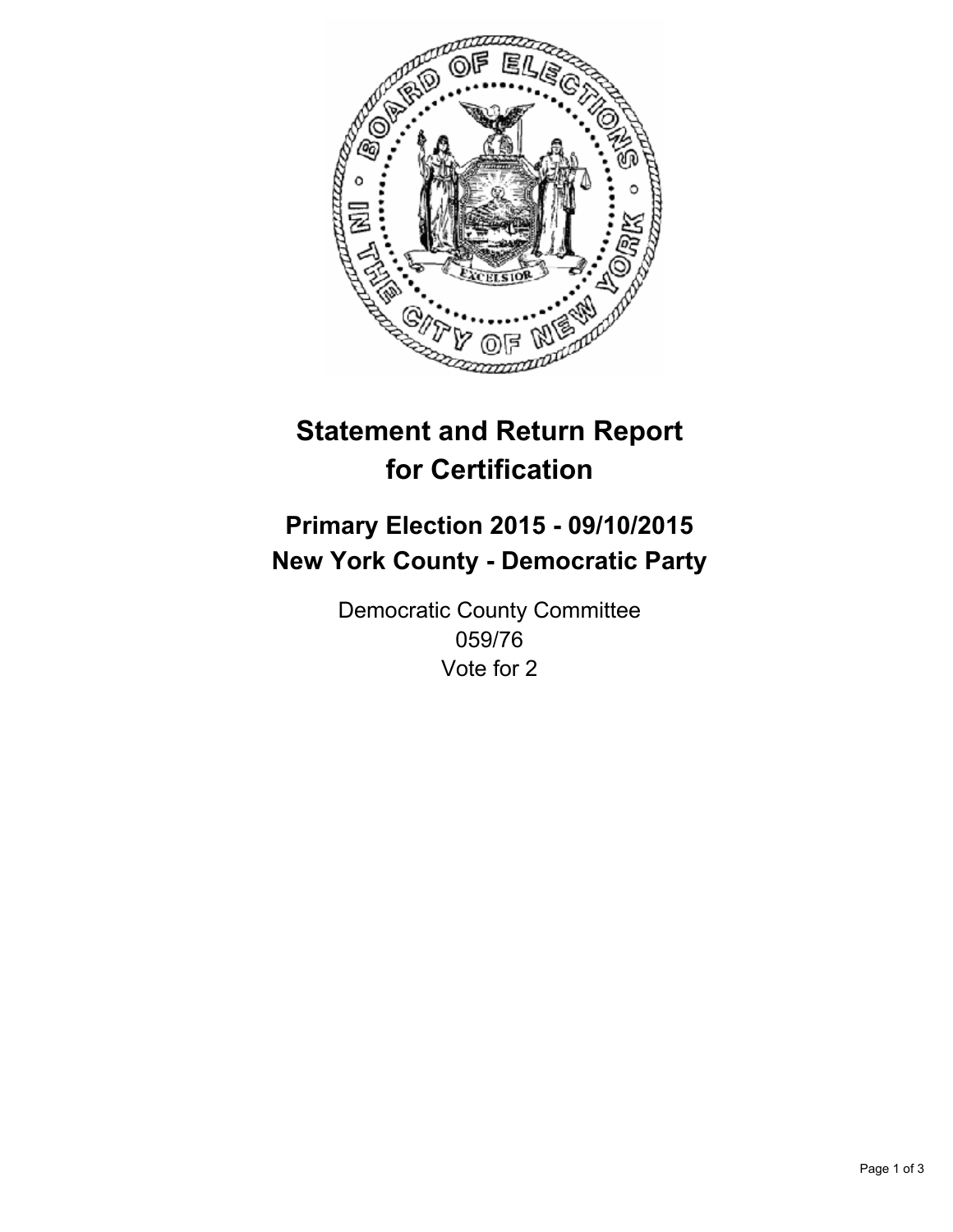

### **Assembly District 76**

| <b>PUBLIC COUNTER</b>                                    | 25       |
|----------------------------------------------------------|----------|
| ABSENTEE/MILITARY                                        | 2        |
| <b>AFFIDAVIT</b>                                         | $\Omega$ |
| <b>Total Ballots</b>                                     | 27       |
| Less - Inapplicable Federal/Special Presidential Ballots | 0        |
| <b>Total Applicable Ballots</b>                          | 27       |
| LESTER A. SHEINIS                                        | 6        |
| <b>KRISTINA C. KINET</b>                                 | 11       |
| <b>KENNETH CRADDOCK</b>                                  | 10       |
| JUSTIN SELIG (WRITE-IN)                                  |          |
| LINDA SOLED (WRITE-IN)                                   |          |
| <b>Total Votes</b>                                       | 29       |
| Unrecorded                                               | 25       |